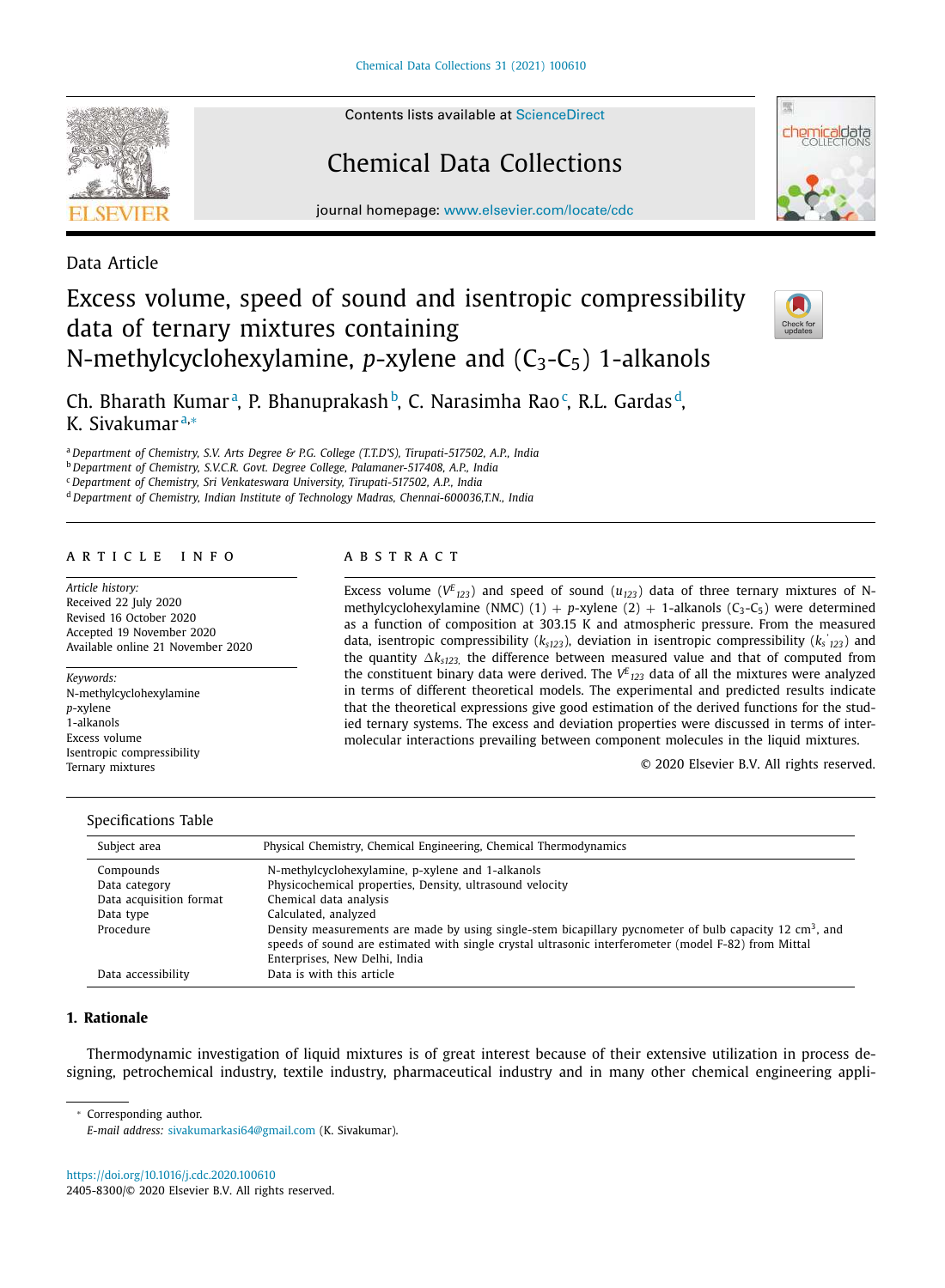cations. When two or more solvent molecules are associated with one another it results in significant differences in their intermolecular interactions. In recent years, measurement of excess volumes and isentropic compressibilities has been adequately employed in understanding molecular interactions in pure liquids and in liquid mixtures  $[1-4]$ . Keeping both the industrial and scientific interest in mind, many studies pertaining to thermophysical properties of binary mixtures have been reported in the literature, whereas the same for the ternary systems in particular are scarce. Hence in the present work, we report here new excess volume and deviation in isentropic compressibility data of ternary mixtures containing NMC and *p*-xylene with 1-alkanols ( $C_3$ - $C_5$ ) at T = 303.15 K and atmospheric pressure.

NMC has wide application in the production of pharmaceuticals, insecticides and pesticides [5]. Xylenes are used in printing, rubber and leather industries. Alkanols are extensively utilized in the manufacture of fuel, perfumes, cosmetics, paints, varnishes, drugs, explosives, fats, waxes, resins, etc., [6]. Because of their extensive industrial applications, knowledge of their thermophysical properties is of great importance from a practical point of view. Therefore, these systems have been selected in order to study the molecular interactions between NMC, *p*-xylene and 1-alkanols  $(C_3-C_5)$ . In addition, the ternary *V E <sup>123</sup>* data of all the mixtures were analyzed in terms of predictive expressions [7–9]. The experimental data were discussed in terms of molecular interactions between component molecules.

## **2. Procedure**

#### *2.1. Reagents*

All chemicals used were of analytical grade. N-methylcyclohexylamine (NMC) (>99.5% of purity) and 1-propanol (>99.7% of purity) were obtained from Sigma Aldrich. *m*-Xylene (>99.5% of purity), 1-butanol (>99.5% of purity) and 1-pentanol (>99.5% of purity) were purchased from Merck. All the chemicals were purified by the standard methods described in the literature [10–11]. The chemical names, acronyms, CAS numbers, molar mass, supplier, and molecular purities of the liquids used were reported in Table 1. The purities of the samples were checked by comparing the measured densities *(*ρ*)* and speed of sound  $(u)$  of the components with those reported in the literature  $[12-14]$  and these values were presented in Table 2.

#### *2.2. Apparatus and procedures (Measurements)*

A single-stem bicapillary pycnometer (made of borosil glass) of bulb capacity 12 cm<sup>3</sup> was utilized for density measurements. Excess volume ( $V^{E}$ <sub>123</sub>) data for the ternary mixtures were measured using dilatometer [15]. The mixing cell contained three bulbs of different capacities that were connected by a W-tube. Mercury was used to separate three component liquids. One of the three bulbs was fitted with a capillary and the other two were fitted with ground-glass stoppers. Each bulb of the dilatometer was filled with a component whose mass was determined directly by weighing. The entire dilatometer was placed in a thermostat that could be maintained to 303.15  $\pm$  0.01 K. All the measurements were made at constant temperature employing a thermostat. The measured ternary excess volume data ( $V^E{}_{123}$ ) were accurate to  $\pm$  0.003 cm<sup>3</sup> mol<sup>−1</sup>.

The speeds of sound data (u123) were measured [3] by a single crystal ultrasonic interferometer (model F-82) from Mittal Enterprises, New Delhi, India. A thermostatically controlled, well-stirred circulated water bath with a temperature controlled to  $\pm 0.01$  K was used to maintain temperature stability. The uncertainty in sound speed measurement was is  $\pm$  0.3%.

| Characteristics of liquids used in the present work. |                       |                                      |               |                      |  |  |  |  |
|------------------------------------------------------|-----------------------|--------------------------------------|---------------|----------------------|--|--|--|--|
| Material                                             | Provenance            | Molar mass $(g$ ,mol <sup>-1</sup> ) | CAS number    | Mass fraction purity |  |  |  |  |
| N-methylcyclohexylamine (NMC)                        | Sigma-Aldrich, India. | 113.2                                | 100-60-7      | 99.5%                |  |  |  |  |
| 1-propanol                                           | Sigma-Aldrich, India. | 60.1                                 | $71 - 23 - 8$ | 99.7%                |  |  |  |  |
| 1-butanol                                            | Merck, India.         | 74.1                                 | $71 - 36 - 3$ | 99.5%                |  |  |  |  |
| 1-pentanol                                           | Merck. India.         | 88.1                                 | $71 - 41 - 0$ | 99.5%                |  |  |  |  |

| $\sim$<br> |  |
|------------|--|
|------------|--|

| lah<br>r |  |
|----------|--|
|----------|--|

Density  $(\rho)$  and speed of sound (u) of pure components at 303.15 K and atmospheric pressure.

| Compound                 | $\rho$ (g.cm <sup>-3</sup> )<br>Experimental | Literature     | $u$ (m,s <sup>-1</sup> )<br>Experimental | Literature |
|--------------------------|----------------------------------------------|----------------|------------------------------------------|------------|
| N-methyl cyclohexylamine | 0.84683                                      | 0.84686 [12]   | 1356                                     | 1354 [12]  |
| p-xylene                 | 0.85229                                      | 0.85230 [13]   | 1289                                     | 1290 [13]  |
| 1-propanol               | 0.79566                                      | 0.79602 [14]   | 1189                                     | 1192 [14]  |
| 1-butanol                | 0.80205                                      | $0.80203$ [14] | 1229                                     | 1227 [14]  |
| 1-pentanol               | 0.80764                                      | $0.80764$ [14] | 1256                                     | 1258 [14]  |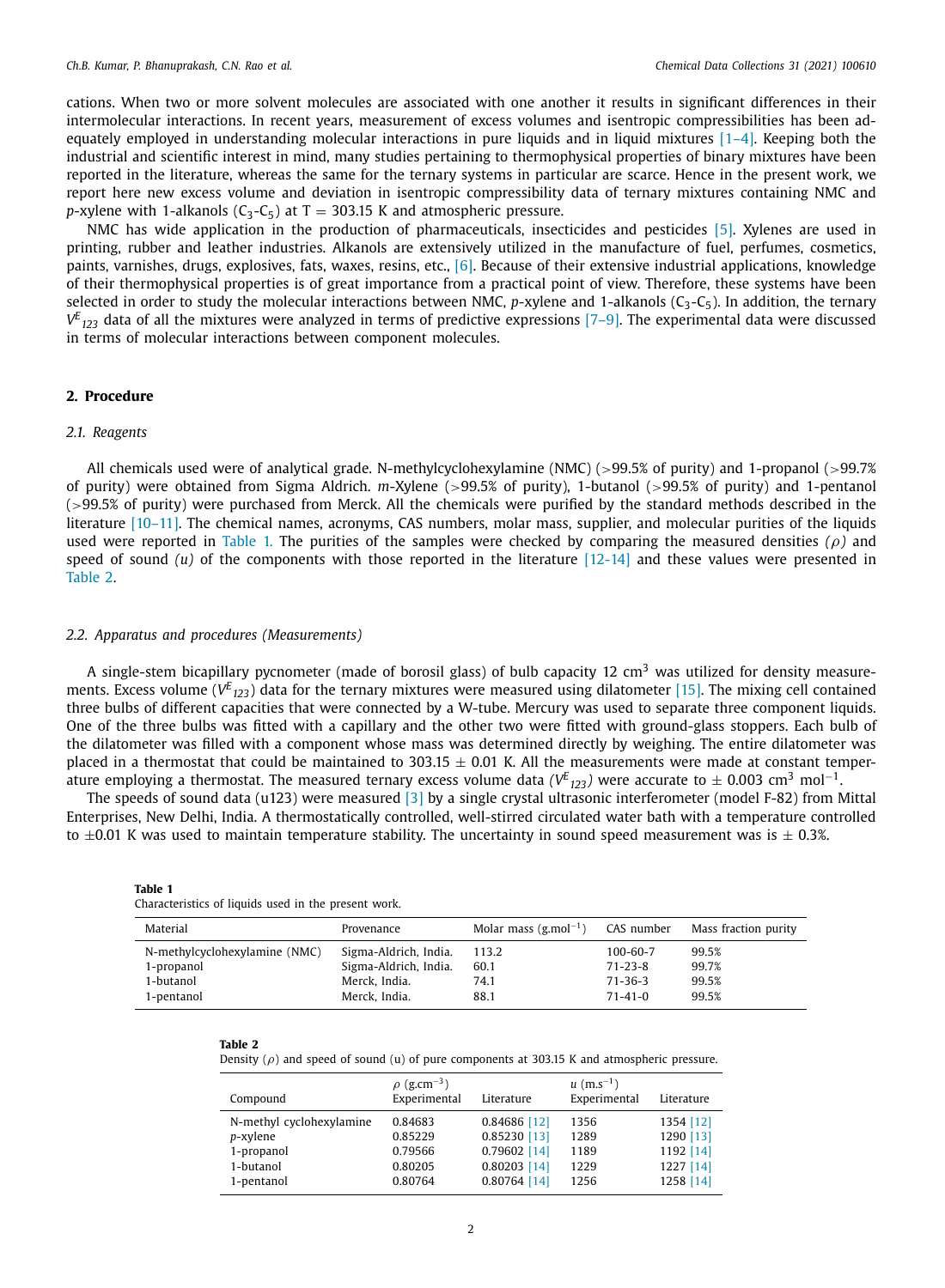Mole fractions of N-methylcyclohexylamine (*x1*), *p*-xylene (*x*2), experimental and predicted excess volumes for the ternary mixtures of N-methylcyclohexylamine (NMC)  $(1) + p$ -xylene  $(2) + 1$ -alkanols  $(3)$ at 303.15 K and atmospheric pressure.

| Experimental<br>(Redlich-Kister)<br>Kohler<br>Tsao-Smith<br>Hwang<br>$x_1$<br>x <sub>2</sub> | $\Delta V^E$ <sub>123</sub> * |  |  |  |  |  |  |
|----------------------------------------------------------------------------------------------|-------------------------------|--|--|--|--|--|--|
| N-methylcyclohexylamine (NMC) $(1) + p$ -xylene $(2) + 1$ -propanol $(3)$                    |                               |  |  |  |  |  |  |
| 0.0741<br>$-0.522$<br>$-0.525$<br>$-0.507$<br>$-0.537$<br>0.1010<br>$-0.550$                 | 0.003                         |  |  |  |  |  |  |
| 0.1113<br>0.1021<br>$-0.564$<br>$-0.567$<br>$-0.546$<br>$-0.597$<br>$-0.595$                 | 0.003                         |  |  |  |  |  |  |
| 0.2224<br>$-0.968$<br>$-1.056$<br>0.1341<br>$-0.974$<br>$-0.962$<br>$-1.014$                 | 0.006                         |  |  |  |  |  |  |
| $-0.925$<br>0.2092<br>0.2847<br>$-0.720$<br>$-0.732$<br>$-0.739$<br>$-0.801$                 | 0.012                         |  |  |  |  |  |  |
| 0.1729<br>0.3429<br>$-0.577$<br>$-0.598$<br>$-0.798$<br>$-0.590$<br>$-0.649$                 | 0.013                         |  |  |  |  |  |  |
| 0.0564<br>0.4634<br>$-0.197$<br>$-0.210$<br>$-0.201$<br>$-0.308$<br>$-0.229$                 | 0.013                         |  |  |  |  |  |  |
| $-0.292$<br>$-0.322$<br>$-0.517$<br>0.1373<br>0.5423<br>$-0.306$<br>$-0.359$                 | 0.014                         |  |  |  |  |  |  |
| $-0.223$<br>$-0.248$<br>$-0.379$<br>0.1658<br>0.6216<br>$-0.238$<br>$-0.301$                 | 0.015                         |  |  |  |  |  |  |
| 0.1275<br>0.6712<br>$-0.161$<br>$-0.172$<br>$-0.182$<br>$-0.322$<br>$-0.219$                 | 0.011                         |  |  |  |  |  |  |
| $-0.061$<br>0.1626<br>0.7631<br>$-0.110$<br>$-0.117$<br>$-0.100$<br>$-0.166$                 | 0.007                         |  |  |  |  |  |  |
| $-0.070$<br>0.1056<br>0.8323<br>$-0.074$<br>$-0.068$<br>$-0.052$<br>$-0.107$                 | 0.004                         |  |  |  |  |  |  |
| 0.0801<br>0.8616<br>$-0.049$<br>$-0.052$<br>$-0.049$<br>$-0.052$<br>$-0.078$                 | 0.003                         |  |  |  |  |  |  |
| N-methylcyclohexylamine (NMC) $(1) + p$ -xylene $(2) + 1$ -butanol $(3)$                     |                               |  |  |  |  |  |  |
| 0.0800<br>0.049<br>$-0.330$<br>$-0.331$<br>$-0.324$<br>$-0.332$<br>$-0.343$                  | 0.001                         |  |  |  |  |  |  |
| 0.1026<br>$-0.407$<br>0.397<br>$-0.434$<br>0.1034<br>$-0.409$<br>$-0.426$                    | 0.002                         |  |  |  |  |  |  |
| $-0.384$<br>0.1204<br>0.159<br>$-0.198$<br>$-0.202$<br>$-0.203$<br>$-0.468$                  | 0.004                         |  |  |  |  |  |  |
| $-0.351$<br>0.0807<br>0.2251<br>$-0.284$<br>$-0.293$<br>$-0.283$<br>$-0.310$                 | 0.009                         |  |  |  |  |  |  |
| $-0.265$<br>$-0.377$<br>0.0937<br>0.3429<br>$-0.277$<br>$-0.273$<br>$-0.297$                 | 0.012                         |  |  |  |  |  |  |
| $-0.236$<br>$-0.369$<br>0.0992<br>0.4126<br>$-0.249$<br>$-0.249$<br>$-0.271$                 | 0.013                         |  |  |  |  |  |  |
| 0.1115<br>0.5012<br>$-0.196$<br>$-0.211$<br>$-0.217$<br>$-0.354$<br>$-0.239$                 | 0.015                         |  |  |  |  |  |  |
| 0.5624<br>$-0.156$<br>$-0.170$<br>$-0.177$<br>$-0.312$<br>0.1124<br>$-0.198$                 | 0.014                         |  |  |  |  |  |  |
| 0.0918<br>0.6209<br>$-0.095$<br>$-0.112$<br>$-0.232$<br>$-0.106$<br>$-0.130$                 | 0.011                         |  |  |  |  |  |  |
| 0.6714<br>$-0.062$<br>$-0.073$<br>$-0.183$<br>0.0823<br>$-0.069$<br>$-0.090$                 | 0.007                         |  |  |  |  |  |  |
| $-0.072$<br>0.1108<br>0.7326<br>$-0.077$<br>$-0.080$<br>$-0.154$<br>$-0.104$                 | 0.005                         |  |  |  |  |  |  |
| 0.8409<br>$-0.041$<br>$-0.044$<br>$-0.044$<br>$-0.049$<br>0.0878<br>$-0.067$                 | 0.003                         |  |  |  |  |  |  |
| N-methylcyclohexylamine (NMC) $(1) + p$ -xylene $(2) + 1$ -pentanol $(3)$                    |                               |  |  |  |  |  |  |
| 0.081<br>$-0.265$<br>$-0.267$<br>$-0.270$<br>$-0.293$<br>0.0510<br>$-0.246$                  | 0.002                         |  |  |  |  |  |  |
| 0.1057<br>0.1534<br>$-0.455$<br>$-0.457$<br>$-0.466$<br>$-0.539$<br>$-0.451$                 | 0.002                         |  |  |  |  |  |  |
| 0.201<br>$-0.382$<br>$-0.385$<br>$-0.398$<br>$-0.483$<br>$-0.377$<br>0.0930                  | 0.003                         |  |  |  |  |  |  |
| $-0.25$<br>$-0.349$<br>0.0648<br>0.2709<br>$-0.255$<br>$-0.269$<br>$-0.247$                  | 0.005                         |  |  |  |  |  |  |
| 0.0966<br>0.3392<br>$-0.303$<br>$-0.309$<br>$-0.330$<br>$-0.455$<br>$-0.300$                 | 0.006                         |  |  |  |  |  |  |
| 0.4298<br>$-0.264$<br>$-0.273$<br>$-0.296$<br>$-0.446$<br>0.1081<br>$-0.267$                 | 0.009                         |  |  |  |  |  |  |
| 0.5436<br>$-0.114$<br>$-0.126$<br>$-0.265$<br>0.0654<br>$-0.143$<br>$-0.123$                 | 0.012                         |  |  |  |  |  |  |
| 0.1818<br>0.6121<br>$-0.197$<br>$-0.211$<br>$-0.223$<br>$-0.310$<br>$-0.228$                 | 0.014                         |  |  |  |  |  |  |
| 0.0678<br>0.6762<br>$-0.068$<br>$-0.079$<br>$-0.093$<br>$-0.214$<br>$-0.081$                 | 0.011                         |  |  |  |  |  |  |
| $-0.094$<br>$-0.222$<br>0.0992<br>0.7126<br>$-0.104$<br>$-0.117$<br>$-0.112$                 | 0.010                         |  |  |  |  |  |  |
| $-0.024$<br>0.0477<br>0.7562<br>$-0.032$<br>$-0.040$<br>$-0.137$<br>$-0.035$                 | 0.008                         |  |  |  |  |  |  |
| 0.0676<br>0.8532<br>$-0.044$<br>$-0.087$<br>$-0.049$<br>$-0.053$<br>$-0.062$                 | 0.005                         |  |  |  |  |  |  |

 $\Delta V^E_{123} = V^E_{123}(Exp) - V^E_{123}(bc)$ 

Where  $V_{123}$ (bc) is computed from constituent binary data using Redlich-Kister equation.

## **3. Data, value and validation**

#### *3.1. Excess volume*

The measured excess volume data ( $V^E{}_{I23}$ ) of three ternary liquid mixtures containing NMC and *p*-xylene with 1-propanol, 1-butanol and 1-pentanol at 303.15 K and atmospheric pressure were reported in Table 3 along with those values calculated from predictive expressions namely Redlich-Kister, Kohler, Tsao-Smith and Hwang et al. equations. These data were also graphically depicted in Figs. 1–3.

Redlich-Kister equation [7,8] can be expressed as:

$$
V_{123}^E = \sum_{i < j} V_{ij}^E \left( x_i, x_j \right) \tag{1}
$$

where  $V_{ij}^E = x_i x_j \sum_{s=0}^n (A_s)_{ij} (x_i - x_j)^s$  and  $x_i, x_j$  are the mole fractions of the components in a ternary mixture. Kohler Expression [7]:

$$
V_{123}^E = (x_1 + x_2)^2 V_{12}^E + (x_1 + x_3)^2 V_{13}^E + (x_2 + x_3)^2 V_{23}^E
$$
\n(2)

where  $V_{ij}^E = x_i' x_j' \sum_{s=0}^n (A_s)_{ij} (x_i' - x_j')^s$  at composition  $(x_i', x_j')$ , such that  $x_i' = 1 - x_j' = \frac{x_i}{x_i + x_j}$  where  $x_i$  and  $x_j$  are the ternary mole fractions.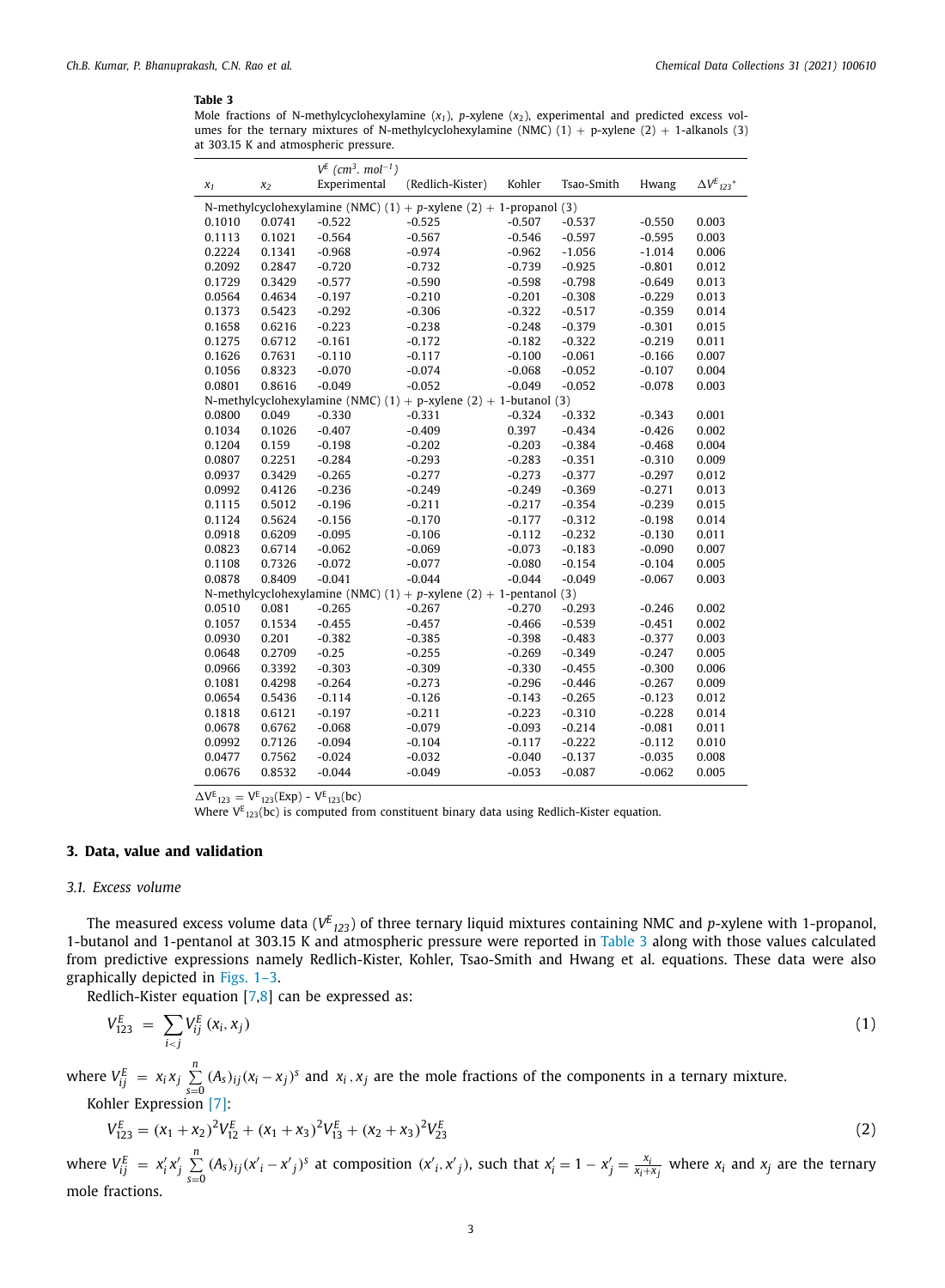

**Fig. 1.** Excess volumes (V<sup>E</sup><sub>123</sub>) data for N-methylcyclohexylamine (NMC) (1) + *p*-xylene (2) + 1-propanol (3) at 303.15 K.



**Fig. 2.** Excess volumes ( $V^{E}$ <sub>123</sub>) data for N-methylcyclohexylamine (NMC) (1) + *p*-xylene (2) + 1-butanol (3) at 303.15 K.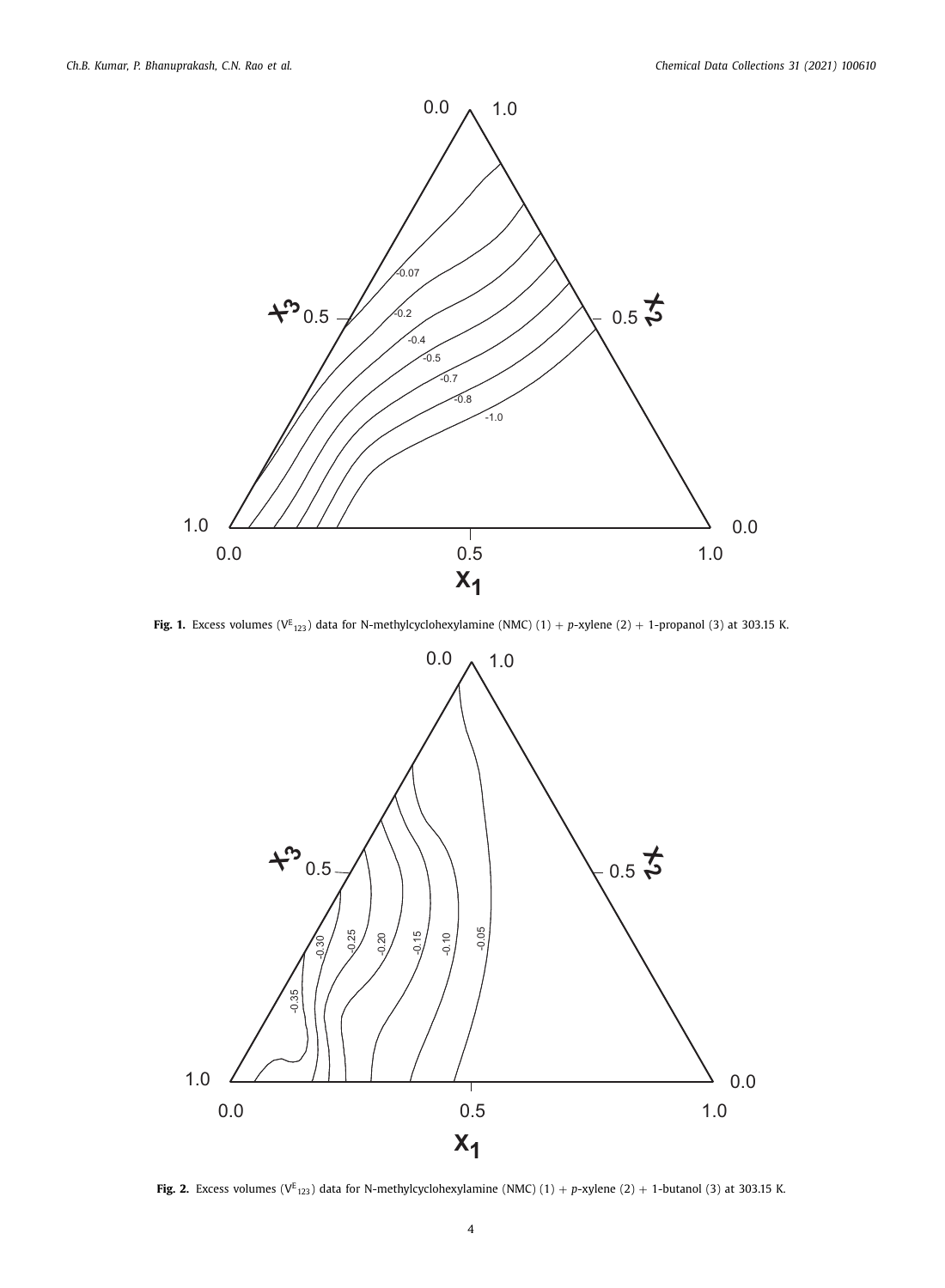

**Fig. 3.** Excess volumes (V<sup>E</sup><sub>123</sub>) data for N-methylcyclohexylamine (NMC) (1) + *p*-xylene (2) + 1-pentanol (3) at 303.15 K.

The standard deviation values (Redlich-Kister and Hwang eqns) of binary systems of  $\sigma({\tt V}^{\tt E})$  at 303.15 K.

|                                                    | Redlich-Kister          |                |                | Hwang         |                |       |                |               |
|----------------------------------------------------|-------------------------|----------------|----------------|---------------|----------------|-------|----------------|---------------|
| System                                             | an<br>$cm3$ mol $^{-1}$ | a <sub>1</sub> | a <sub>2</sub> | $\sigma(V^E)$ | b <sub>0</sub> | $b_1$ | b <sub>2</sub> | $\sigma(V^E)$ |
| N-methyl cyclohexylamine $(1)$ + p-xylene $(2)$    | $-0.122$                | 1.220          | 0.009          | 0.002         | $-0.125$       | 1.464 | $-1.440$       | 0.008         |
| $p$ -xylene $(2)$ + 1-propanol $(3)$               | $-0.076$                | 0.560          | 0.463          | 0.000         | $-0.230$       | 1.285 | $-0.050$       | 0.006         |
| $p$ -xylene (2) + 1-butanol (3)                    | 0.125                   | 0.576          | 0.359          | 0.000         | 0.005          | 1.164 | $-0.207$       | 0.000         |
| $p$ -xylene (2) + 1-pentanol (3)                   | 0.090                   | 0.371          | 0.027          | 0.002         | 0.081          | 0.477 | $-0.406$       | 0.007         |
| N-methyl cyclohexylamine $(1) + 1$ -propanol $(3)$ | $-6.237$                | 2.703          | 3.925          | 0.002         | $-7.545$       | 8.449 | 2.015          | 0.002         |
| N-methyl cyclohexylamine $(1) + 1$ -butanol $(3)$  | $-5.219$                | 0.847          | 1.908          | 0.001         | $-5.852$       | 3.461 | 1.531          | 0.002         |
| N-methyl cyclohexylamine $(1) + 1$ -pentanol $(3)$ | $-5.243$                | 0.955          | 0.417          | 0.002         | $-5.382$       | 1.695 | $-0.580$       | 0.003         |

Tsao–Smith expression [7] is of the form:

$$
V_{123}^{E} = x_2(1+x_1)^{-1}V_{12}^{E} + x_3(1-x_1)^{-1}V_{13}^{E} + (1-x_1)V_{23}^{E}
$$
\n(3)

where  $V_{12}^E$ ,  $V_{13}^E$  and  $V_{23}^E$  are the binary excess volumes at composition  $(x'_i, x'_j)$ , such that  $x'_i = x_1$  for 1,2 and 1,3 binary systems and  $x_2' = \frac{x_2^3}{x_2 + x_3}$  for 2,3 binary system.

Hwang et al. equation [9]:

$$
V^{E(123)}/cm^3mol^{-1} = x_1x_2 \left(b_0^{(12)} + b_1^{(12)}x_1^3 + b_2^{(12)}x_2^3\right) + x_1x_3\left(b_0^{(13)} + b_1^{(13)}x_1^3 + b_3^{(13)}x_3^3\right) + x_2x_3\left(b_0^{(23)} + b_2^{(23)}x_2^3 + b_3^{(23)}x_3^3\right)
$$
\n(4)

The quantity  $\Delta V^{\rm E}{}_{123}$ , difference between measured ternary data and computed from the constituent binary data through the Redlich-Kister relation were given in last column of Table 3. The binary data which was used to compute ternary excess volume data for the mixtures NMC+*m*-xylene [12], NMC+1-alkanols [16] and *p*-xylene +1-alkanols [17] were collected from the literature and these data were included in Table 4 along with standard deviation values  $\sigma(V^E)$ .

The sign and magnitude of  $V^E{}_{123}$  data depends upon the resultant of the following factors [18]:

i dissociation of associated alkanols in solution systems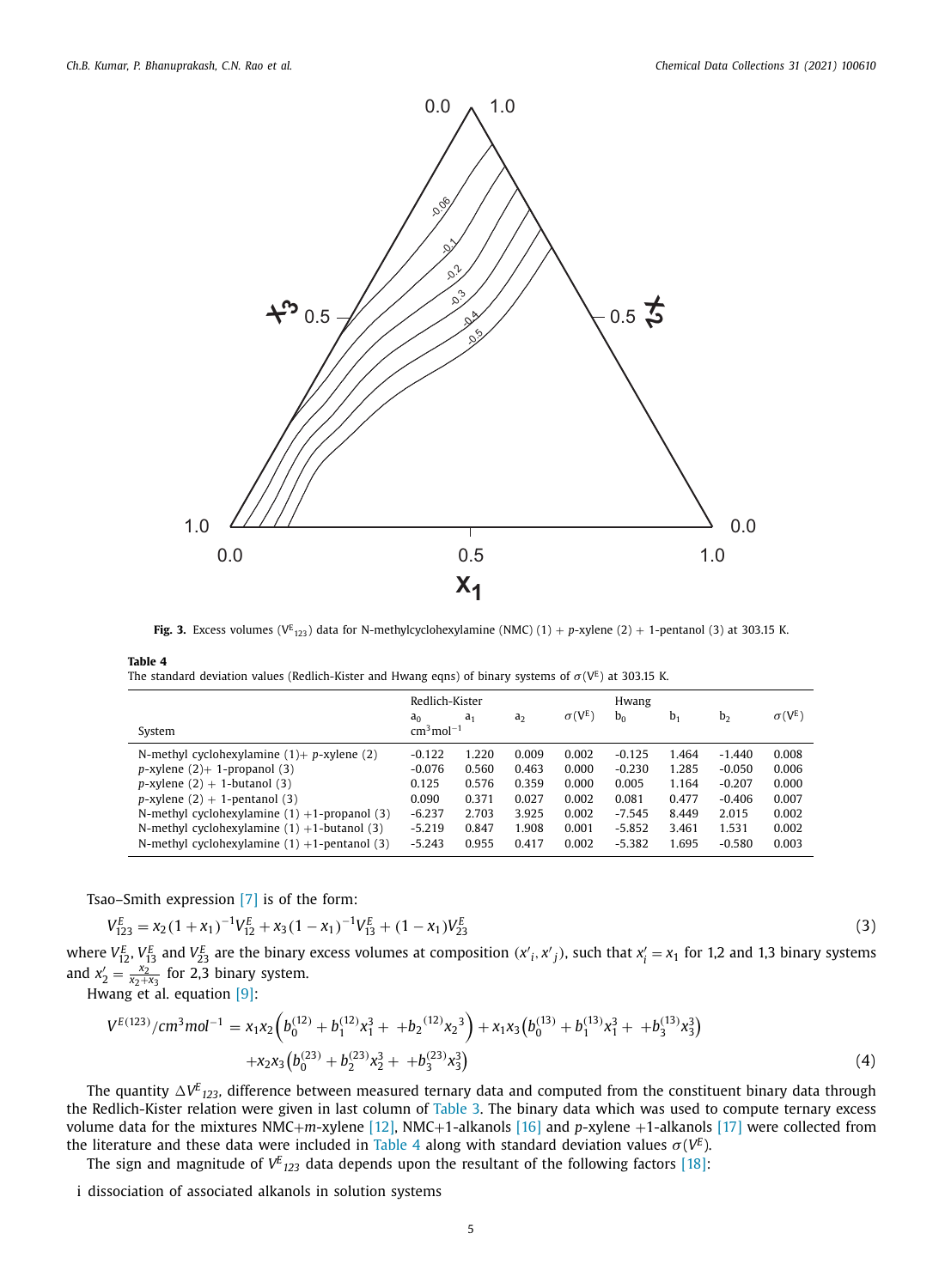ii donor-acceptor interaction between  $\pi$ -electrons of the aromatic ring and the alkanols

iii a possible inclusion of *p*-xylene into the structural network of alkanols.

The first factor contributes to expansion in volume and the second and third factors lead to contraction in volume. The experimental  $V^E_{123}$  data in Table 2 suggest that the combined effects for volume contraction i.e., donor-acceptor interactions and inclusion of *p*-xylene into the structural network of alkanols exceed the factors responsible for volume expansion.

The molecular interaction between NMC and 1-alkanols in the studied ternary mixtures can be explained as follows [19]. Negative contributions in the mixtures containing NMC and 1-alkanol arise from two factors: a) changes in free volumes in the real mixtures and b) the presence of electron donor-acceptor interactions between NMC and 1-alkanol. The negative *V E <sup>123</sup>* values in the present ternary system emphasis that the breaking of the three-dimensional associated network of the alkanol is incomplete and that the aromatic hydrocarbon molecules are more or less fitted into the alkanol networks.

In addition, specific interactions due to the formation of N––H•••π type hydrogen bond between NMC and electrons in aromatic ring of *p*-xylene also contribute significantly to negative  $V^E{}_{123}$  data of the studied ternary mixtures [12].

A perusal of Table 3 clearly indicates that  $V^E{}_{123}$  data is more negative for the ternary mixtures containing 1-propanol and the negative value decreases with increase in chain length from 1-propanol to 1-pentanol. The effect of increasing chain length of 1-alkanol on the  $V^E{}_{123}$  data can be considered using the effective dipole moment. The negative  $V^E{}_{123}$  values decrease with decreasing effective dipole moment of 1-alkanol in the systems of cyclic amine with alcohols [6] which can be explained as follows. The dipole moment of 1-alkanols decreases with increase in chain length. Polarity of hydroxyl group also decreases with increase in chain length of 1-alkanol. These two factors result in the rupture of alkanol-alkanol hydrogen bonds. Moreover, in higher alkanols, hydroxyl group proton will be shielded by the adjacent methyl groups, thus availability of such protons will be diminished for the formation heteroassociates which ultimately results in decrease in negative  $V^E_{123}$ data in higher 1-alkanols  $[4]$  in the following order:1-propanol > 1-butanol >1-pentanol.

An examination of ternary data in Table 3 reveal that the predictive expressions proposed by Redlich-Kister, Kohler, Tsao-Smith and Hwang et al. gives satisfactory estimation in terms of ternary excess volumes in all the mixtures.

#### *3.2. Isentropic compressibility*

The isentropic compressibility of ternary mixtures  $(\kappa_{s123})$  was calculated from the expression

$$
\kappa_{s123} = u^{-2}{}_{123}\rho^{-1}{}_{mix123} \tag{5}
$$

where  $u_{123}$  and  $\rho_{\text{mix123}}$  indicate speed of sound and density of ternary mixtures respectively. The density of a ternary liquid mixture ( $\rho_{mix123}$ ) was computed using the expression

$$
\rho_{\text{mix123}} = x_1 M_1 + x_2 M_2 + x_3 M_3 / V + V^E_{123} \tag{6}
$$

where  $x_1$ ,  $x_2$  and  $x_3$  represent mole fractions and  $M_1$ ,  $M_2$  and  $M_3$  are the molecular weights of NMC, p-xylene and 1-alkanols respectively; *V* is the molar volume of the mixture and *V E <sup>123</sup>* is ternary excess volume.

The deviation in isentropic compressibility  $(\kappa'_{s123})$  was estimated using the relation

$$
\kappa'_{s123} = k_{s123} - \mathfrak{a}_1 k_{s1} - \mathfrak{a}_2 k_{s2} - \mathfrak{a}_3 k_{s3} \tag{7}
$$

where  $\varphi_1$ ,  $\varphi_2$ ,  $\varphi_3$ ,  $\kappa_{s1}$ ,  $\kappa_{s2}$  and  $\kappa_{s3}$  are the volume fractions and isentropic compressibilities of the pure components 1, 2 and 3 respectively. The quantity κ*s123*, the difference between measured value of κ*<sup>s</sup> ' <sup>123</sup>* and that of computed from binary data  $\kappa'_{s123}$  (*b*) has been calculated using the relation

$$
\Delta \kappa_{s\,123} = \kappa'_{s\,123} - \kappa'_{s\,123\,(b)}\tag{8}
$$

The latter quantity, κ*<sup>s</sup> ' 123(b)* was computed using Redlich-Kister relation [8]

$$
\kappa'_{s123\ (b)} = \kappa_{s12} + \kappa_{s13} + \kappa_{s23} \tag{9}
$$

where κ*s12,* κ*s13* and κ*s23* denote the deviation in isentropic compressibilities for the three binary mixtures and these are estimated using the smoothing equation

$$
\kappa_{sij} = \varpi_1 \varpi_2 \Big[ a_0 + a_1 (\varpi_1 - \varpi_2) + a_2 (\varpi_1 - \varpi_2)^2 \Big] \tag{10}
$$

where  $a_0$ ,  $a_1$  and  $a_2$  are the constants obtained by the method of least squares. Further, the binary parameters that were required to compute *k<sup>s</sup> ' 123(b)* for the mixtures of NMC with *p*-xylene [20], NMC with 1-alkanols [21] and *p*-xylene with 1-alkanols [17] were collected from the literature and these were given in Table 5 along with standard deviation  $\sigma(\Delta\kappa_s)$ .

The speed of sound *(u),* density of the mixture *(*ρ*mix123),* isentropic compressibility (κ*s123*), deviation in isentropic compressibility  $(\kappa'_{s123})$  and the quantity  $\Delta \kappa_{s123}$ , the difference between measured data of  $\kappa_s$   $_{123}$  and that of computed from the constituent binary data  $\kappa'_{s123}$  (*b*) were presented in Table 6. Moreover, the deviation in isentropic compressibility ( $\Delta \kappa_{s123}$ ) for the three ternary mixtures was also graphically represented in Figs. 4–6.

An examination of  $\Delta\kappa_{s123}$  values in Table 6 suggest that the values were positive over the entire composition range in all the binary mixtures of NMC and *p*-xyleme with 1-alkanols and these were 3 to 4 times to the experimental error.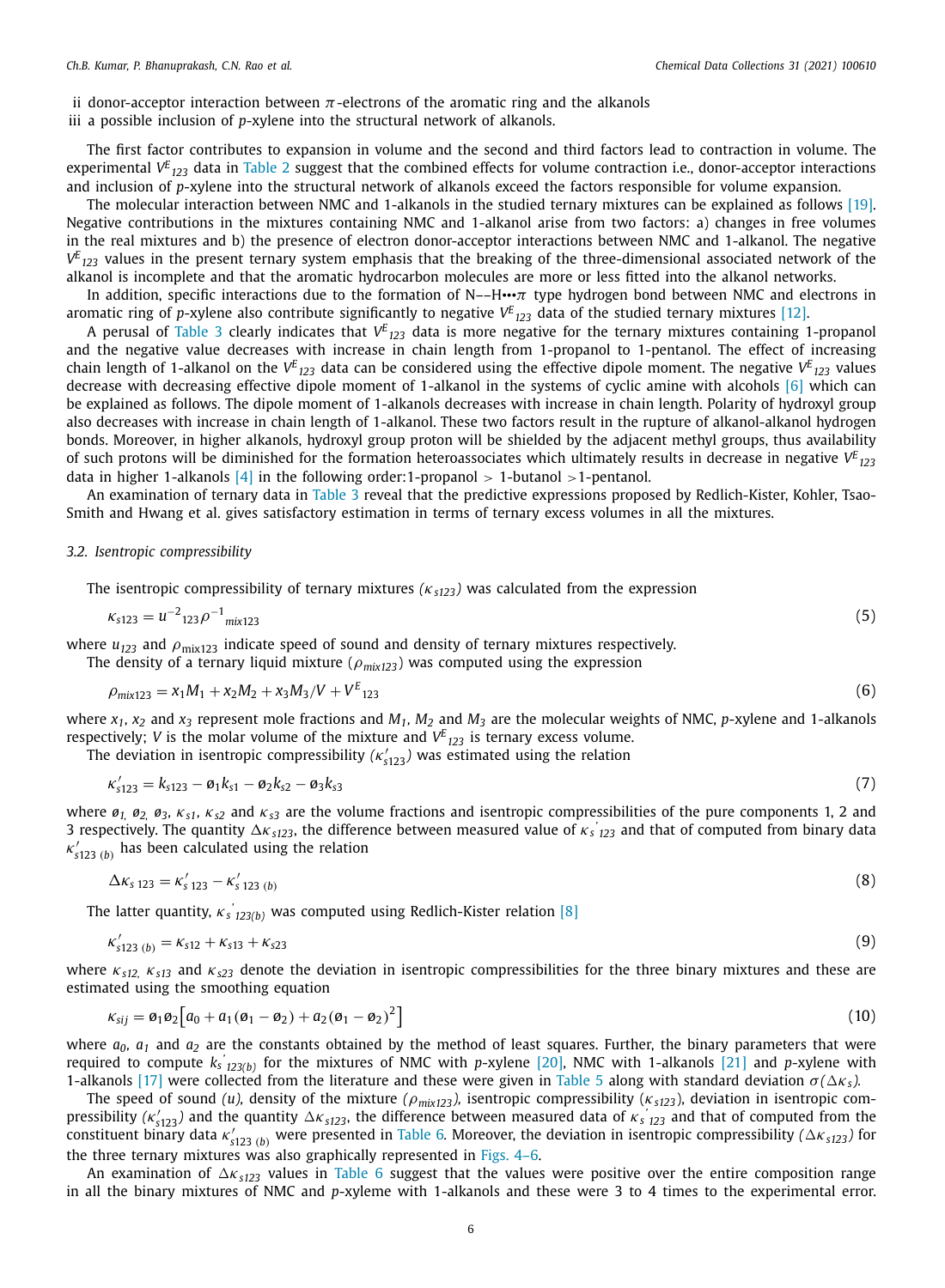

**Fig. 4.** Deviation in isentropic compressibility ( $\Delta K_{s123}$ ) data for N-methylcyclohexylamine (NMC) (1) + *p*-xylene (2) + 1-propanol (3) at 303.15 K.



**Fig. 5.** Deviation in isentropic compressibility ( $\Delta K_{s123}$ ) data for N-methylcyclohexylamine (NMC) (1) + *p*-xylene (2) + 1-butanol (3) at 303.15 K.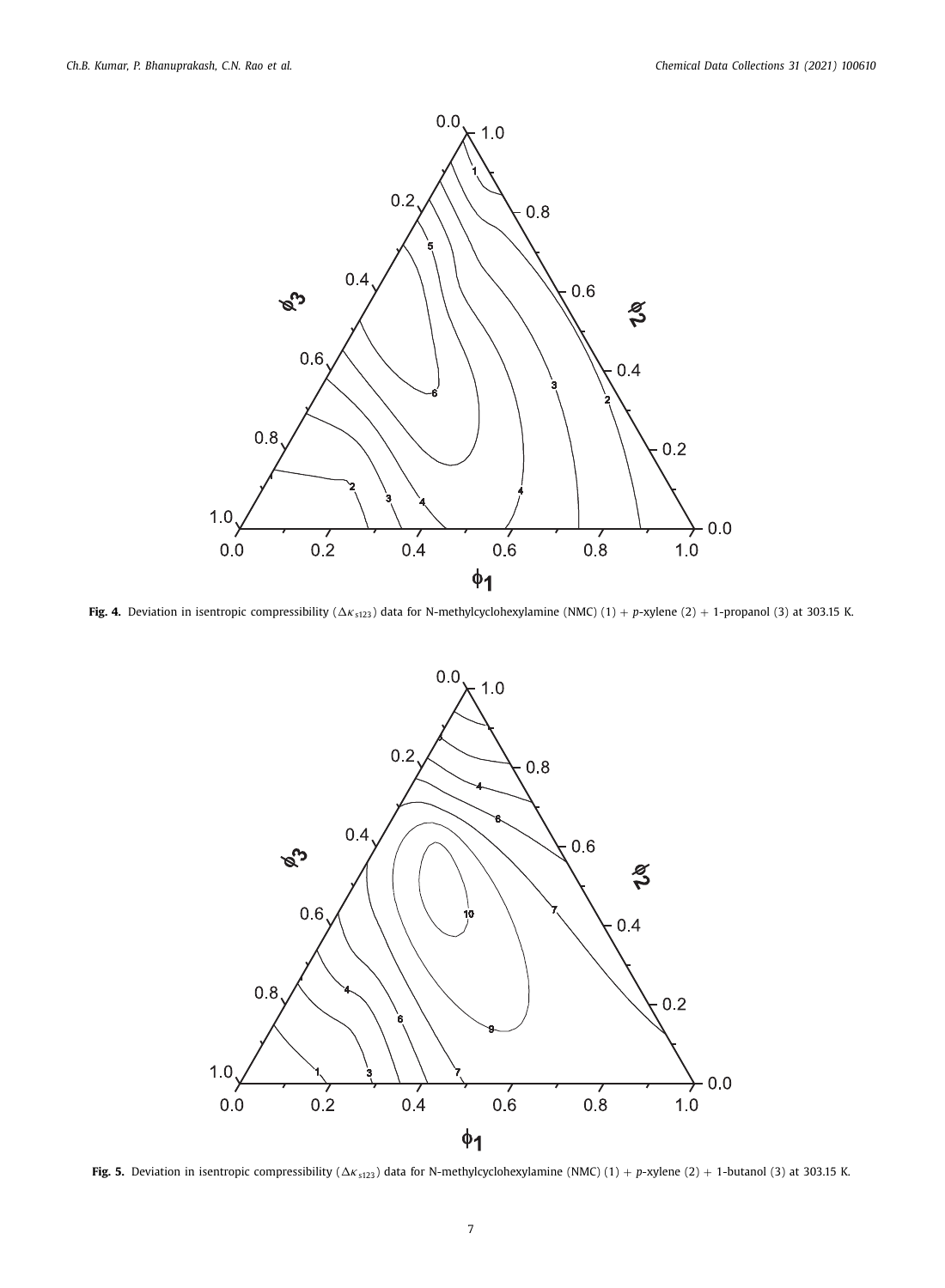The standard deviation  $\sigma(k_s)$  values of all the binary systems computed from Redlich-Kister equation at 303.15 K.

| System                                           | a <sub>0</sub><br>$TPa-1$ | a <sub>1</sub> | aэ       | $\sigma(k_{s})$ |
|--------------------------------------------------|---------------------------|----------------|----------|-----------------|
| N-methyl cyclohexylamine $(1)$ + p-xylene $(2)$  | $-21.80$                  | 33.60          | 24.01    | 2               |
| $p$ -xylene $(2)+1$ -propanol $(3)$              | 35.13                     | 106.01         | 40.15    | 2               |
| $p$ -xylene (2)+ 1-butanol (3)                   | 62.49                     | 112.94         | 7.07     | 0               |
| $p$ -xylene $(2)$ + 1-pentanol $(3)$             | 80.95                     | 138.16         | 32.51    | 0               |
| N-methyl cyclohexylamine $(1)+1$ -propanol $(3)$ | $-219.00$                 | 35.40          | $-68.30$ | 2               |
| N-methyl cyclohexylamine $(1)+1$ -butanol $(3)$  | $-166.50$                 | 21.84          | 89.70    | 2               |
| N-methyl cyclohexylamine $(1)+1$ -pentanol $(3)$ | $-147.50$                 | 3.05           | 61.40    | 3               |

#### **Table 6**

Volume fractions of N-methylcyclohexylamine  $(\phi_1)$ , p-xylene  $(\phi_2)$ , density  $(\rho)$ , speed of sound *(u123),* isentropic compressibility *(ks123),* deviation in isentropic compressibility *(*κ*<sup>s</sup>*123*),* deviation in isentropic compressibility computed from constituent binary data ( $\kappa_{s123(b)}$ ) and  $\Delta \kappa_{s123}$  values for ternary systems Nmethylcyclohexylamine (NMC)  $(1)$  + p-xylene (2) +1-alkanols (3).

|                                                                 |                     | P                                                                         | U            | $K_{S123}$ | $K_{s123}$              | $K_{s123(b)}$  | $\Delta\kappa_{s123}$ |
|-----------------------------------------------------------------|---------------------|---------------------------------------------------------------------------|--------------|------------|-------------------------|----------------|-----------------------|
| Ф1                                                              | $\Phi$ <sub>2</sub> | (g.cm <sup>3</sup> )                                                      | $(m.s^{-1})$ |            | TPa-1                   |                |                       |
| N-methylcyclohexylamine (NMC) (1) p-xylene (2) + 1-propanol (3) |                     |                                                                           |              |            |                         |                |                       |
| 0.1587                                                          | 0.1085              | 0.81490                                                                   | 1238         | 800        | $-29$                   | $-31$          | $\overline{2}$        |
| 0.1709                                                          | 0.1461              | 0.81796                                                                   | 1244         | 790        | $-29$                   | $-31$          | $\overline{2}$        |
| 0.1127                                                          | 0.7157              | 0.83005                                                                   | 1254         | 766        | $-33$                   | $-37$          | 4                     |
| 0.275                                                           | 0.3488              | 0.83539                                                                   | 1271         | 741        | $-16$                   | $-22$          | 6                     |
| 0.2257                                                          | 0.4171              | 0.83551                                                                   | 1267         | 745        | $-11$                   | $-17$          | 6                     |
| 0.0742                                                          | 0.5685              | 0.83323                                                                   | 1248         | 771        | 6                       | $-1$           | 7                     |
| 0.1667                                                          | 0.6135              | 0.84110                                                                   | 1274         | 732        | $-2$                    | -6             | $\overline{4}$        |
| 0.1916                                                          | 0.6695              | 0.84498                                                                   | 1286         | 715        | $-3$                    | $-6$           | 3                     |
| 0.1471                                                          | 0.7216              | 0.84520                                                                   | 1283         | 719        | 0                       | $-3$           | 3                     |
| 0.1775                                                          | 0.7766              | 0.84946                                                                   | 1298         | 699        | $-2$                    | $-4$           | $\overline{2}$        |
| 0.1152                                                          | 0.8466              | 0.84995                                                                   | 1295         | 702        | $-1$                    | $-2$           | $\mathbf{1}$          |
| 0.0874                                                          | 0.8766              | 0.85008                                                                   | 1292         | 705        | $\bf{0}$                | $-1$           | 1                     |
|                                                                 |                     | N-methylcyclohexylamine (NMC) $(1) + p$ -xylene $(2) + 1$ -butanol $(3)$  |              |            |                         |                |                       |
| 0.1099                                                          | 0.0629              | 0.81287                                                                   | 1250         | 787        | $-12$                   | $-13$          | $\mathbf{1}$          |
| 0.1382                                                          | 0.1278              | 0.81799                                                                   | 1258         | 772        | $-14$                   | $-16$          | $\overline{2}$        |
| 0.157                                                           | 0.1932              | 0.82036                                                                   | 1265         | 762        | $-12$                   | $-15$          | 3                     |
| 0.1047                                                          | 0.2723              | 0.82267                                                                   | 1255         | 772        | $-2$                    | $-7$           | 5                     |
| 0.1167                                                          | 0.3961              | 0.82930                                                                   | 1257         | 763        | $\overline{7}$          | 0              | $\overline{7}$        |
| 0.1208                                                          | 0.4682              | 0.83275                                                                   | 1258         | 759        | 12                      | 3              | 9                     |
| 0.1317                                                          | 0.5519              | 0.83710                                                                   | 1261         | 751        | 16                      | 6              | 10                    |
| 0.1305                                                          | 0.6085              | 0.83958                                                                   | 1263         | 747        | 19                      | 8              | 11                    |
| 0.1056                                                          | 0.6658              | 0.84089                                                                   | 1264         | 744        | 19                      | 11             | 8                     |
| 0.0937                                                          | 0.7124              | 0.84245                                                                   | 1266         | 740        | 18                      | 12             | 6                     |
| 0.1229                                                          | 0.7571              | 0.84606                                                                   | 1279         | 722        | 11                      | 7              | 4                     |
| 0.0953                                                          | 0.8511              | 0.84933                                                                   | 1288         | 710        | 6                       | $\overline{4}$ | $\overline{2}$        |
|                                                                 |                     | N-methylcyclohexylamine (NMC) $(1) + p$ -xylene $(2) + 1$ -pentanol $(3)$ |              |            |                         |                |                       |
| 0.0611                                                          | 0.0904              | 0.81599                                                                   | 1269         | 761        | $-5$                    | -6             | 1                     |
| 0.1238                                                          | 0.1675              | 0.82324                                                                   | 1277         | 745        | $-7$                    | $-10$          | 3                     |
| 0.1086                                                          | 0.2187              | 0.82439                                                                   | 1273         | 748        | $-2$                    | $-6$           | $\overline{4}$        |
| 0.0754                                                          | 0.2937              | 0.82548                                                                   | 1269         | 752        | $\overline{\mathbf{4}}$ | $\bf{0}$       | $\overline{4}$        |
| 0.1106                                                          | 0.362               | 0.83027                                                                   | 1271         | 746        | 8                       | $\overline{2}$ | 6                     |
| 0.122                                                           | 0.4522              | 0.83374                                                                   | 1270         | 744        | 14                      | $\overline{7}$ | $\overline{7}$        |
| 0.0734                                                          | 0.5685              | 0.83667                                                                   | 1263         | 749        | 22                      | 18             | $\overline{4}$        |
| 0.1975                                                          | 0.6197              | 0.84438                                                                   | 1286         | 716        | 10                      | $\overline{7}$ | 3                     |
| 0.0747                                                          | 0.6948              | 0.84204                                                                   | 1266         | 740        | 23                      | 20             | 3                     |
| 0.1082                                                          | 0.7243              | 0.84484                                                                   | 1275         | 728        | 18                      | 15             | 3                     |
| 0.0523                                                          | 0.7723              | 0.84430                                                                   | 1268         | 737        | 23                      | 21             | $\overline{2}$        |
| 0.0729                                                          | 0.8574              | 0.84905                                                                   | 1283         | 715        | 11                      | 10             | 1                     |

This suggests that Redlich-Kister equation is capable of giving good estimation of deviation in isentropic compressibility of ternary mixtures from that of constituent binaries [17,20,21].

The deviation in isentropic compressibility ( $\Delta \kappa_{s123}$ ) data in the studied ternary mixtures is influenced by three factors: i) structure-breaking effects ii) structure making effects and iii) change in geometrical factors [2]. Structure breaking effects contribute to an increase in free spaces [22] between the molecules leading to positive deviation in compressibility. On the other hand, structure making effect and geometrical effect cause decrease in free spaces of the component molecules on mixing there by leading to negative deviation in isentropic compressibility. The actual deviation would depend up on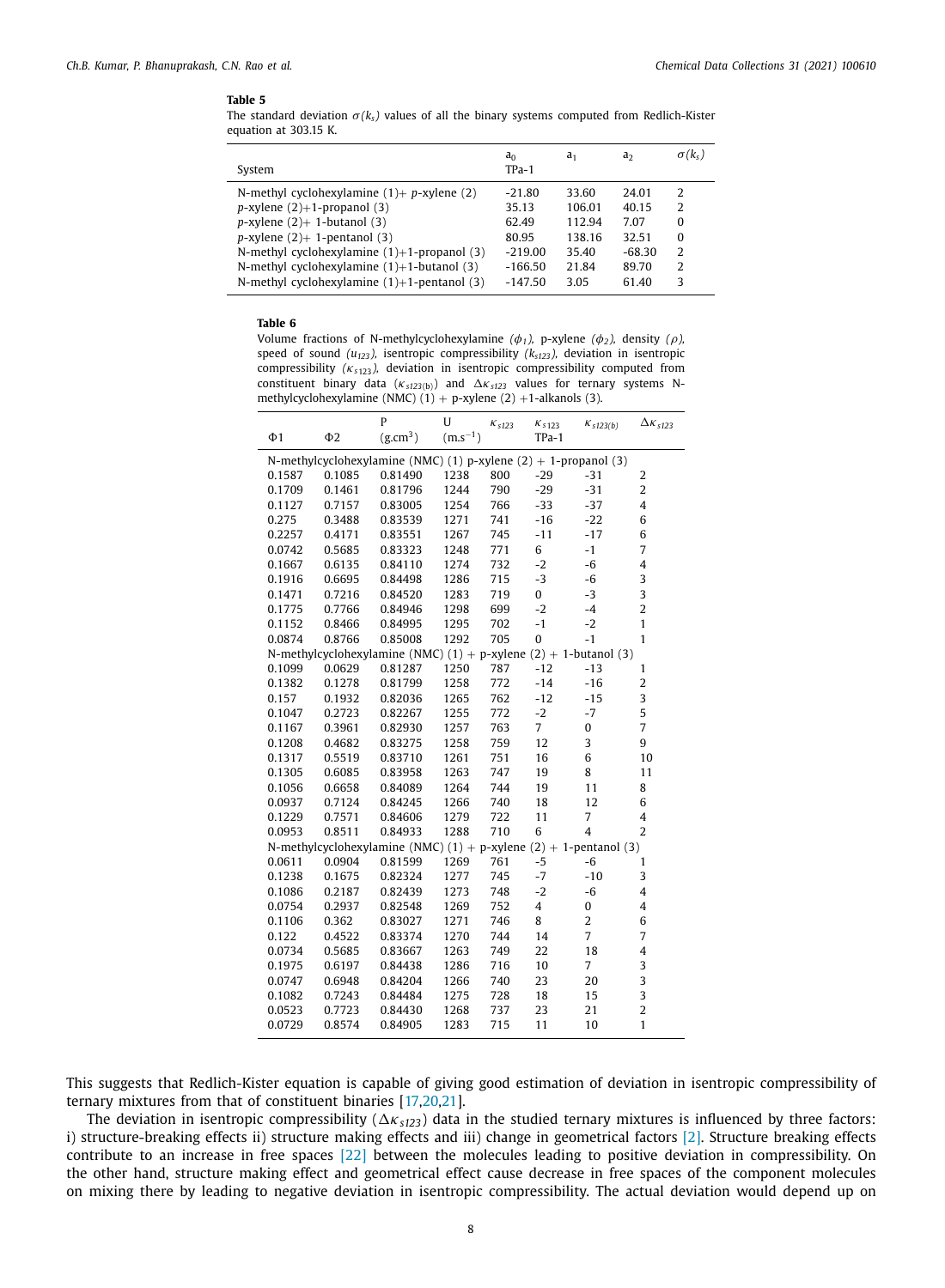

**Fig. 6.** Deviation in isentropic compressibility ( $\Delta K_{5123}$ ) data for N-methylcyclohexylamine (NMC) (1) + *p*-xylene (2) + 1-Pentanol (3) at 303.15 K.

The standard deviation values  $\sigma(\Delta V^E{}_{123})$  and  $\sigma(\Delta\kappa_{s123})$  for ternary systems of N- methylcyclohexylamine (NMC) (1) + p-xylene (2)+1-alkanols (3).

| system                                          | A B<br>$cm3$ mol <sup>-1</sup> |           |           | $\sigma(\Delta V^E_{122} \text{ T} \text{Pa}^{-1})$ |        | B       |             | $\sigma(\Delta K_{s13})$ |
|-------------------------------------------------|--------------------------------|-----------|-----------|-----------------------------------------------------|--------|---------|-------------|--------------------------|
| NMC $(1) + p$ -xylene $(2) + 1$ -propanol $(3)$ | 0.639                          | 2.026     | -11.054   | 0.003                                               | 243.51 | 609.37  | -4292.23    |                          |
| NMC $(1) + p$ -xylene $(2) + 1$ -butanol $(3)$  | 0.617                          | $-11.177$ | $-92.757$ | 0.005                                               | 389.68 | 1843.89 | $-13821.03$ |                          |
| NMC $(1) + p$ -xylene $(2) + 1$ -pentanol $(3)$ | 691.209                        | $-1.737$  | -64.668   | 0.006                                               | 298.12 | 29.10   | $-20220.44$ | $\Omega$                 |

the balance between these two opposing effects. The experimental  $\Delta K_{s123}$  values indicate that structure breaking effect is dominant in all the three ternary mixtures.

The experimental  $\Delta V^E_{123}$  and  $\Delta\kappa_{s123}$  data were fitted to the following equation proposed by Redlich-Kister [8]:

$$
\Delta V^{E}_{123}/cm^{3}mol^{-1} = x_{1}x_{2}x_{3}\left[A + Bx_{1}(x_{2} - x_{3}) + C x_{1}^{2}(x_{2} - x_{3})^{2}\right]
$$
\n(11)

$$
\Delta \kappa_{s123}/TPa^{-1} = \varrho_1 \varrho_2 \varrho_3 \left[ A + B \varrho_1 (\varrho_2 - \varrho_3) + C \varrho_1^2 (\varrho_2 - \varrho_3)^2 \right]
$$
\n(12)

where *A, B* and *C* are the ternary constants which were calculated by least square method. The values of coefficients were inturn used to compute standard deviation  $\sigma(Y^E_{123})$ .

$$
\sigma\left(Y^{E}_{123}\right) = \left[\Sigma\left(Y^{E}_{123 \exp}-Y^{E}_{123 \text{ cal}}\right)^{2}/(m-n)\right]^{1/2}
$$
\n(13)

 $\text{where } \sigma(Y^E_{123}) = \Delta V^E_{123} \text{ (or) } \Delta k_{s123}$ 

'*m'* is the total number of experimental points and *'n'* is the number of coefficients in Equation (11) and (12) and the values of ternary constants A, B and C along with their standard deviation values were given in Table 7.

## **4. Conclusions**

In the present investigation, excess volume, sound speed and deviation in isentropic compressibility data were reported for three ternary mixtures of N-methylcyclohexylamine (NMC) +  $p$ -xylene + 1-propanol or + 1-butanol + 1-pentanol at